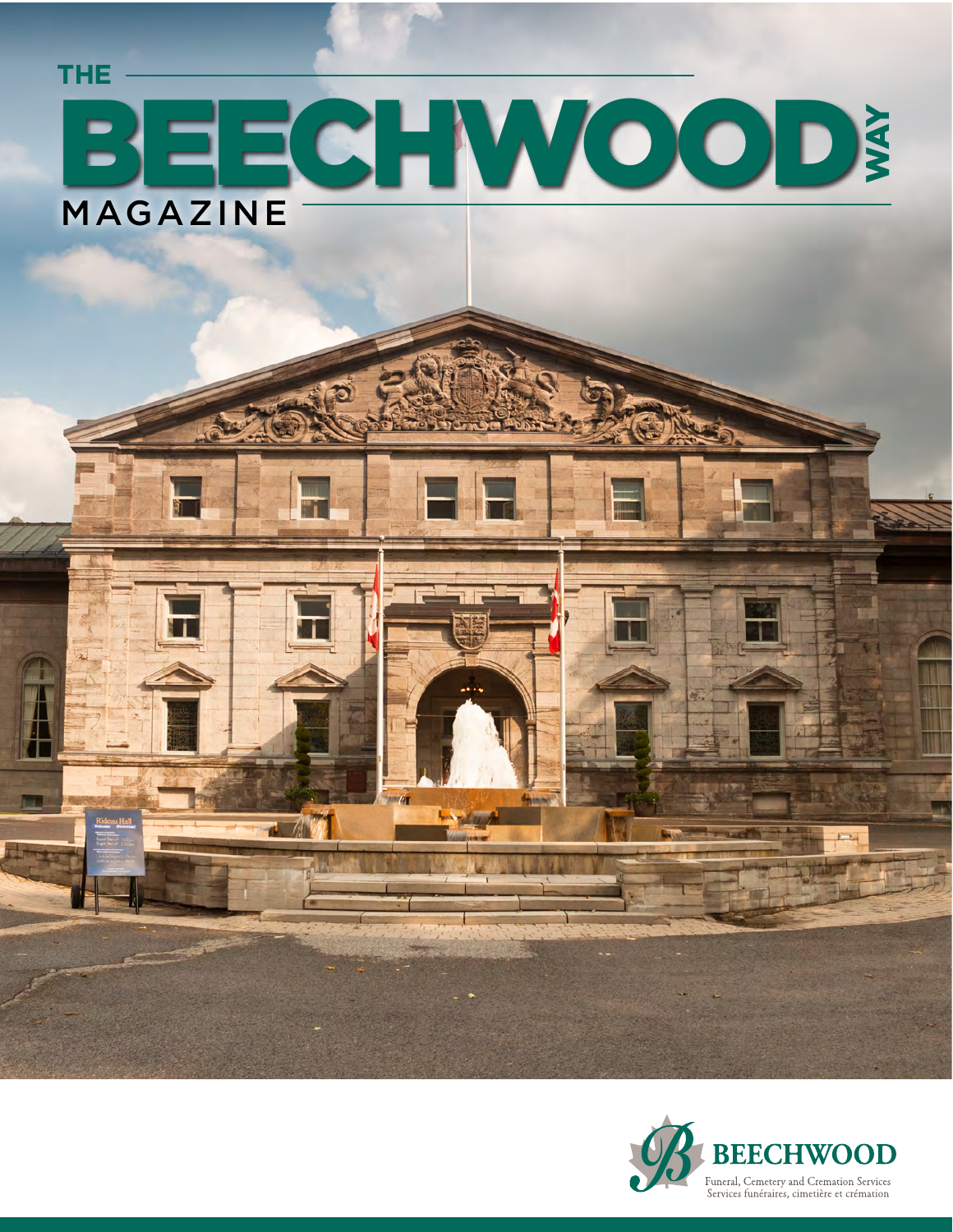### **Death at Rideau Hall and the Rideau Hall Burial Plot at Beechwood Cemetery**

By Nicolas McCarthy,

#### *Director of Marketing, Communications and Community Outreach*

RIDEAU HALL is the official residence of the Governor General of Canada and has been since it was leased by the Crown in 1864 for \$4000 a year from the MacKay Family.

The site of Rideau Hall and the original structure were chosen and built by stonemason Thomas McKay, who immigrated from Perth, Scotland, to Montreal, Lower Canada, in 1817 and later became the main contractor involved in the construction of the Rideau Canal. Following the completion of the canal, McKay built mills at Rideau Falls, making him the founder of New Edinburgh, the original settlement of Ottawa. With his newly acquired wealth, McKay purchased the 100-acre site overlooking both the Ottawa and Rideau Rivers and built a stone villa where he and his family lived until 1855 and became the root of the present-day Rideau Hall. Locals referred to the structure as McKay's Castle.

Even before the building became a royal residence, the hall received noted visitors, including three Governors General of the Province of Canada: Lord Sydenham, the Earl of Elgin and Sir

Edmund Head. It was said that the watercolours of Barrack Hill (now Parliament Hill) painted by the latter governor's wife, Lady Head, while she was visiting Rideau Hall, had influenced Queen Victoria to choose Bytown (now Ottawa) as the national capital. Also, on September 2, 1860, the day after he laid the cornerstone of the parliament buildings, Prince Edward, Prince of Wales (later King Edward VII), drove through the grounds of Rideau Hall as part of his tour of the region.

MacKay was instrumental in the development of Beechwood Cemetery and was eventually interred at a family mausoleum in Section 62 alongside his family. The Mausoleum has long since been demolished (for reasons unknown) and only large gray tablets/stones remain with the name MACKAY-KEEFER in large metal letters.

Since that time, death has been an occasional visitor at Rideau Hall and Beechwood has continued to provide burial space for the official residence. In December 1877, Captain John Perry Ward visited the Dufferin Family (Governor General Frederick Temple Hamilton-Temple-Blackwood, Lord Dufferin) where he had a serious toboggan accident on January 8, 1878. Although, he initially recovered from his injuries, he relapsed and died on March 12, 1878, and was buried in Section 50, Lot 41, early March 14th, 1878, with no one present at his funeral.

By the 1880s, Rideau Hall purchased a large burial plot in Section 37, Lot 90 S.E. This plot became known as the Official Government House Plot. Main members of the Rideau Hall staff would be buried within.

• Sarah Bowles passed away on October 17, 1884, and became the first staff member to be interred at the Government Plot. She died at the age of 31 of typhoid fever. She served the Lansdown household and came with them to Canada.

• Thomas Taylor, a young footman, was accidentally shot and killed on April 18, 1896. The Aberdeen (Gordon) family took care of all the costs associated with his funeral and burial.

• Clara Elizabeth Tillbrook, a housekeeper, passed away on September 29, 1900, at the age of 46 and was interred beside Sarah Bowles.

• Ernest Eeles, English-born Groom of the Chamber, died of fever/pneumonia at the age of 28 in 1905.

• John W. Turner, a footman, drowned while bathing in the Ottawa River on July 23, 1910. His headstone indicates that he was 21.





The Beechwood Way

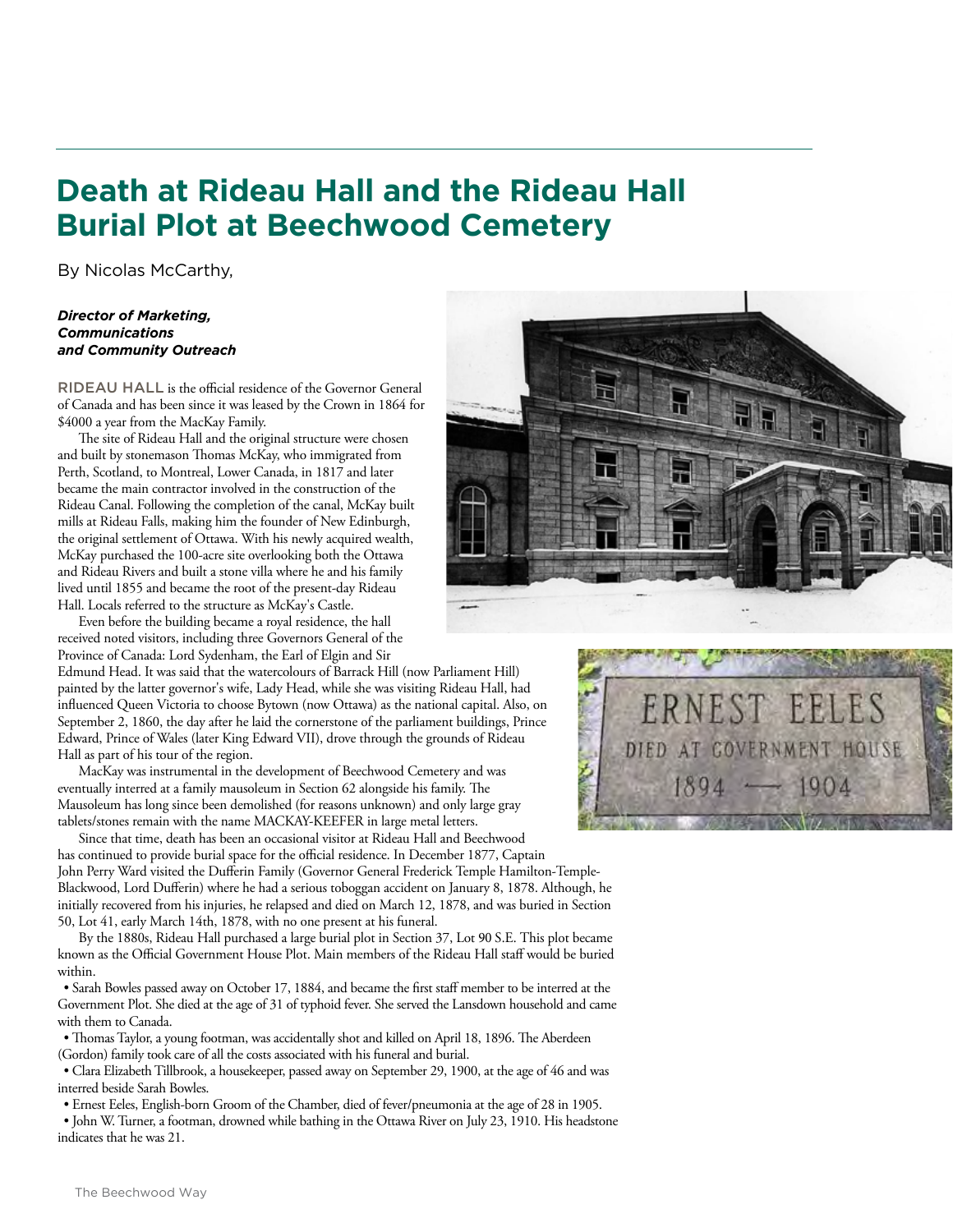

• Charles Plant, who was employed at Government House died, at the age of 42 on November 25, 1915. No cause of death was listed.

• Albert Parker, another employee of Government House, died at the age of 35 on October 15, 1916.

• Patricia Simmons, an English-born housemaid, died on October 17, 1947, in hospital and was buried at the Government House plot. She marks the last overseas-born staff member to be interred here.

Most of those who passed away at Rideau Hall were in fact buried at the Government House plot; a few notable figures were buried elsewhere in the cemetery.

#### **Sir Cecil Spring-Rice**  February 27, 1859–February 14, 1918.

On a visit to his wife's relatives, the Cavendish family (Governor General Victor Christian William Cavendish), Sir Cecil Spring-Rice suffered a fatal heart attack and died on Valentine's Day 1918. He was buried in Section 22, Lot 15W beneath a tall grey granite Irish/Celtic cross.

He was a British diplomat who served as British Ambassador to the United States from 1912 to 1918. In this role, he was responsible for leading British efforts to end American neutrality during the First World War. He is best known as the author of the poem "I Vow To Thee, My Country." He was also a close friend of US President Theodore Roosevelt and served as best man at his second wedding. Before the United States, he also served as ambassador to Sweden and Iran. He had stopped off in Ottawa for a visit after his retirement. The plot is still owned by the Cavendish family (The Duke of Devonshire).

#### **Richard Bourke Osborne**  1887 – January 28, 1927

Richard Bourke Osborne was the Secretary to His Excellency, the Right Honourable Viscount Willingdon. He died of pneumonia at the age of 40 on January 28, 1927. He was suffering from pericarditis as well. After his private funeral at Rideau Hall, he was then interred at Beechwood on January 31, 1927, in Section 24, Lot 4 S.W. Osborne's wife, Violet Osborne, was the niece of Lord Willingdon and remained at Rideau Hall as a Lady-inwaiting to Her Excellency Lady Willingdon.

#### **The Right Honourable Ramon Hnatyshyn** March 16, 1934 – December 18, 2002

The Right Honourable Ramon John Hnatyshyn was a Canadian lawyer and statesman who served as Governor General of Canada, the 24th since Canadian Confederation.

Hnatyshyn was born and educated in Saskatchewan and served in the Royal Canadian Air Cadets prior to being elected to the House of Commons in 1974. On June 4, 1979, Hnatyshyn was sworn into the Queen's Privy Council for Canada and served as a minister of the Crown in two non-successive governments until 1988.

He was appointed Governor General by Queen Elizabeth II in 1989, on the recommendation of Prime Minister Brian Mulroney. He replaced Jeanne Mathilde Sauvé as viceroy and occupied the post until succeeded by Roméo LeBlanc in 1995. As the Queen's representative, Hnatyshyn proved to be a populist, reversing some exclusive policies of his predecessor, such as opening up Rideau Hall to ordinary Canadians and tourists alike, and was praised for raising the stature of Ukrainian Canadians.

He subsequently practised law and sat as Chancellor of Carleton University before dying of pancreatitis on December 18, 2002. He was buried at Beechwood Cemetery in Section 110 opposite the National Military Cemetery of the Canadian Armed Forces.

With a shared history between Beechwood Cemetery and Rideau Hall, which predates both institutions, there are surely more people than we have identified in this article.

It's a wonderful, shared history held together with ongoing events, when we welcome the Governor General and Rideau Hall back to Beechwood year after year.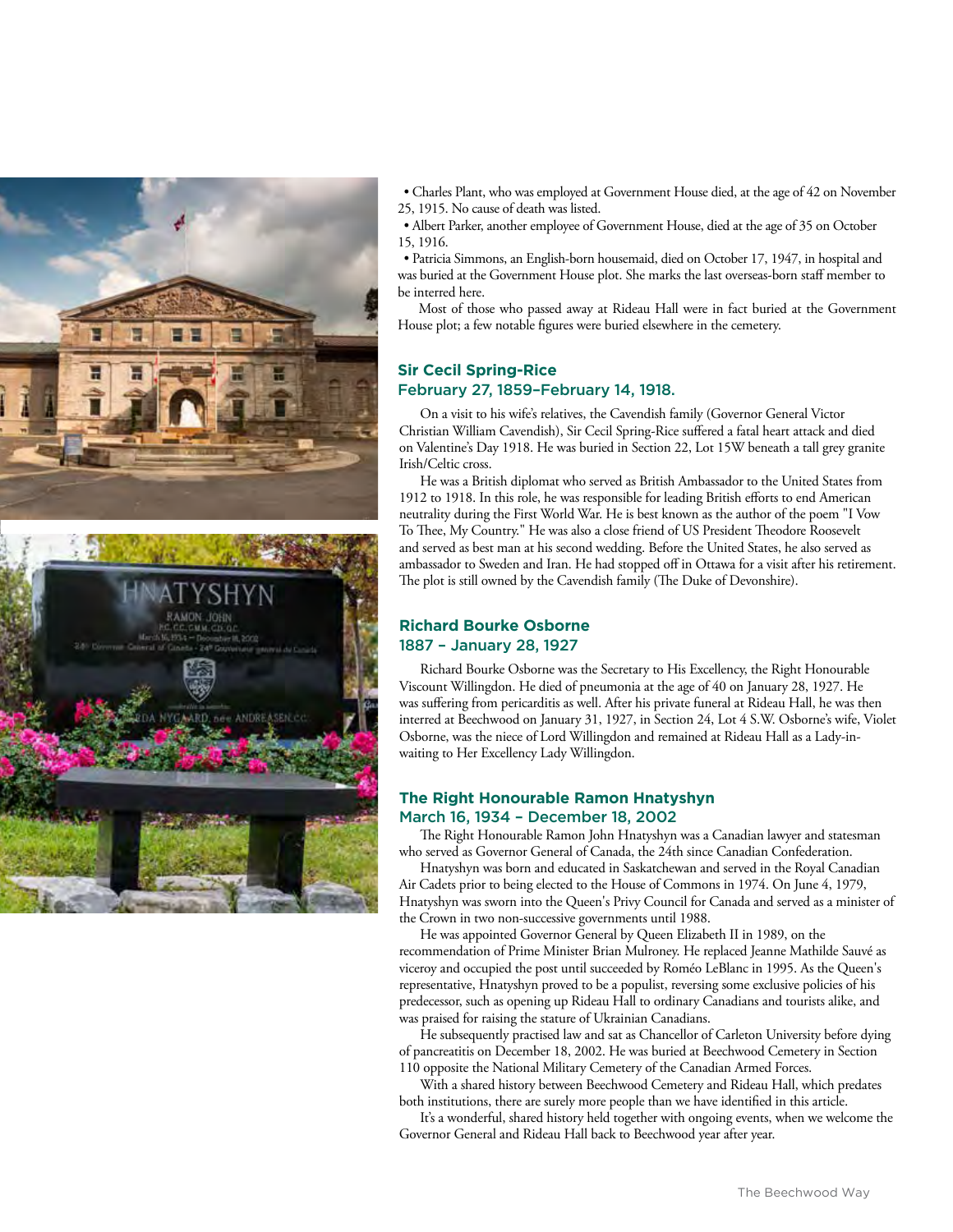### 82,000 STORIES TO SHARE - I VOW TO THEE MY COUNTRY

*By Erika Wagner, Program and Fundraising Coordinator*

R oger Boult was never shy to share personal stories, many of which started with; "I was working at my desk when I received a phone call." The fascinating story of Cecil Spring-Rice began just like this. *Vow to Thee My Country,* a hymn sung at his father's funeral. After discovering the words had originally been penned by British born Cecil Spring-Rice, Prime sought to find out more about Spring-Rice.

> One of Britain's most senior diplomats before and during the First World War, Sir Cecil Spring-Rice was posted in Stockholm, Sweden when he wrote the poem I Vow to Thee My Country. In 1912, he was appointed Ambassador to the United States with the goal of influencing the government into joining the British in the war against Germany. This required working closely with the American government and resulted in him being Theodore Roosevelt's best man upon his marriage to Edith Carrow. Suddenly in 1918, Spring-Rice was recalled to London. On his way, he stopped in Ottawa to visit his wife's cousin, who at the time was the Duke of Devonshire, the Governor General of Canada. It was at Rideau Hall that Cecil Spring-Rice died suddenly. Due to the war there was no repatriation of the dead, therefore he was buried in Ottawa.

Having been forgotten for so many years, despite people in Britain looking for him, it wasn't until Roger Boult received a call in 2013 from Prime Minister's Office, that Cecil Spring-Rice was found once again. Interestingly, Roger noticed that Rideau Hall had been the ones to purchase the land for where Spring-Rice was buried. Roger described how the British celebrated finding the man who had crafted such a beautiful song and how they installed a plaque explaining his impact on the world. The unveiling occurred on Friday June 7, 2013. Involved in the ceremony were Deputy British High Commissioner Corin Robertson, MP for Ajax-Pickering and the Parliamentary Secretary to the Minister of National Defence Chris Alexander, British High Commissioner of Canada Howard Drake, Major General (ret'd) David Fraser, Former Commander Multinational Brigade Afghanistan, along with family members of Spring-Rice and Beechwood Board of Director members.

#### **I vow to thee my country**

*I vow to thee, my country, all earthly things above, Entire and whole and perfect, the service of my love; The love that asks no question, the love that stands the test, That lays upon the altar the dearest and the best; The love that never falters, the love that pays the price, The love that makes undaunted the final sacrifice.* 

*And there's another country, I've heard of long ago, Most dear to them that love her, most great to them that know; We may not count her armies, we may not see her King; Her fortress is a faithful heart, her pride is suffering; And soul by soul and silently her shining bounds increase, And her ways are ways of gentleness, and all her paths are peace.*